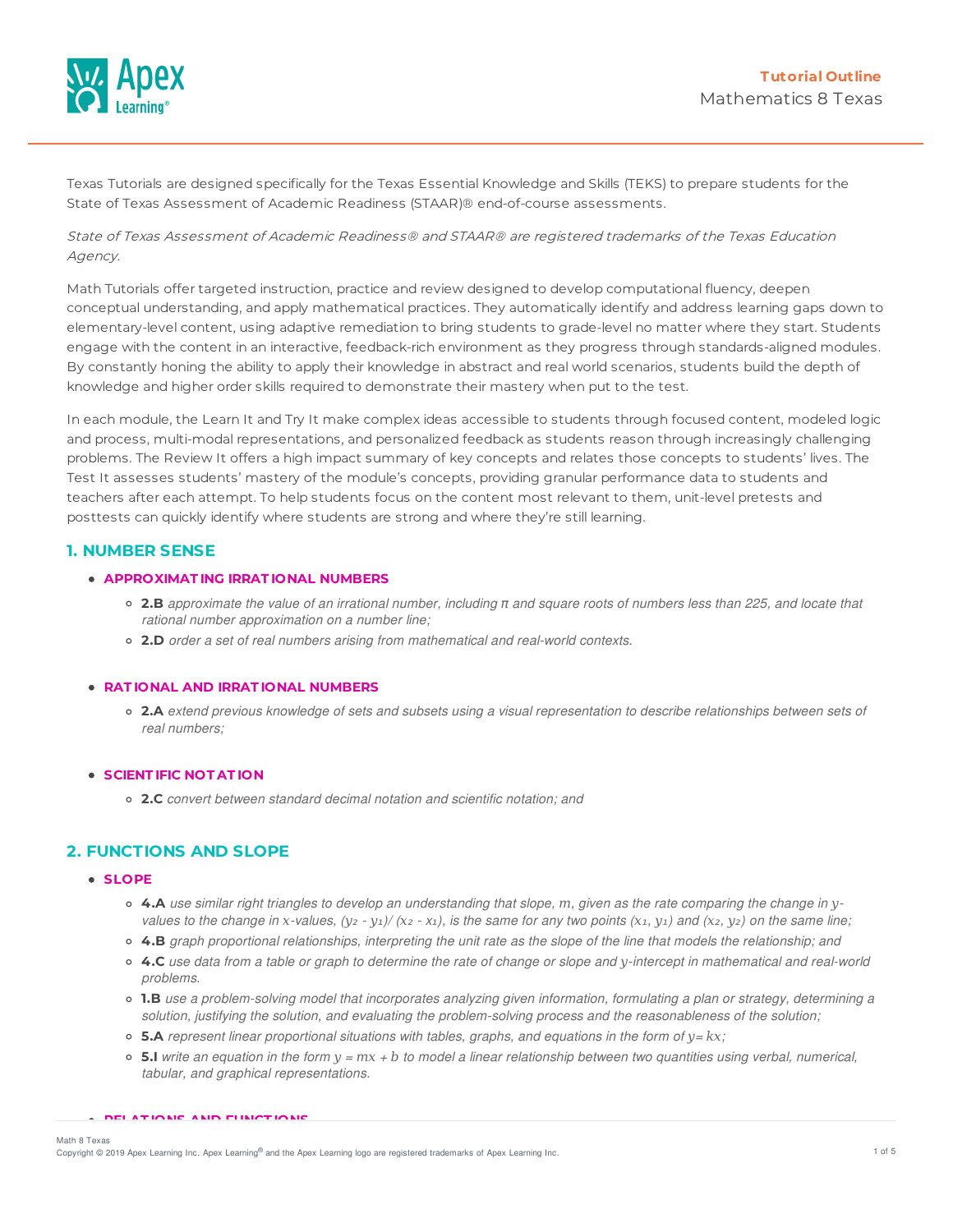#### **RELAT IONS AND FUNCT IONS**

**5.G** *identify functions using sets of ordered pairs, tables, mappings, and graphs;*

### **3. PROPORTIONAL REASONING**

#### **IDENT IFYING PROPORT IONAL RELAT IONSHIPS**

- **5.F** distinguish between proportional and non-proportional situations using tables, graphs, and equations in the form y= kx *or*  $y = mx + b$ *, where*  $b \neq 0$ *;*
- 5.H identify examples of proportional and non-proportional functions that arise from mathematical and real-world problems; *and*
- **5.A** *represent linear proportional situations with tables, graphs, and equations in the form of -= ;*

#### **MULT IPLE REPRESENT AT IONS OF PROPORT IONS**

- 4.B graph proportional relationships, interpreting the unit rate as the slope of the line that models the relationship; and
- **5.A** *represent linear proportional situations with tables, graphs, and equations in the form of -= ;*
- **5.E** *solve problems involving direct variation;*
- 5.H identify examples of proportional and non-proportional functions that arise from mathematical and real-world problems; *and*

#### **COMPARING FUNCT IONS**

- 4.C use data from a table or graph to determine the rate of change or slope and y-intercept in mathematical and real-world *problems.*
- **5.G** *identify functions using sets of ordered pairs, tables, mappings, and graphs;*
- **1.D** *communicate mathematical ideas, reasoning, and their implications using multiple representations, including symbols, diagrams, graphs, and language as appropriate;*
- 5.H identify examples of proportional and non-proportional functions that arise from mathematical and real-world problems; *and*

### **4. LINEAR FUNCTIONS**

### **SLOPE-INT ERCEPT FORM**

- **5.I** write an equation in the form  $y = mx + b$  to model a linear relationship between two quantities using verbal, numerical, *tabular, and graphical representations.*
- 4.C use data from a table or graph to determine the rate of change or slope and y-intercept in mathematical and real-world *problems.*
- **5.F** distinguish between proportional and non-proportional situations using tables, graphs, and equations in the form y= kx *or*  $y = mx + b$ *, where*  $b \neq 0$ *;*
- 5.H identify examples of proportional and non-proportional functions that arise from mathematical and real-world problems; *and*
- **5.B** represent linear non-proportional situations with tables, graphs, and equations in the form of  $y = mx + b$ , where  $b \neq 0$ ;
- **5.G** *identify functions using sets of ordered pairs, tables, mappings, and graphs;*

#### **WRIT ING LINEAR FUNCT IONS**

- **1.D** *communicate mathematical ideas, reasoning, and their implications using multiple representations, including symbols, diagrams, graphs, and language as appropriate;*
- **1.E** *create and use representations to organize, record, and communicate mathematical ideas;*
- 5.H identify examples of proportional and non-proportional functions that arise from mathematical and real-world problems; *and*
- **1.A** *apply mathematics to problems arising in everyday life, society, and the workplace;*
- **5.B** represent linear non-proportional situations with tables, graphs, and equations in the form of  $y = mx + b$ , where  $b \neq 0$ ;
- **5.I** write an equation in the form  $y = mx + b$  to model a linear relationship between two quantities using verbal, numerical, *tabular, and graphical representations.*

## **SOLVING SYST EMS OF LINEAR EQUAT IONS**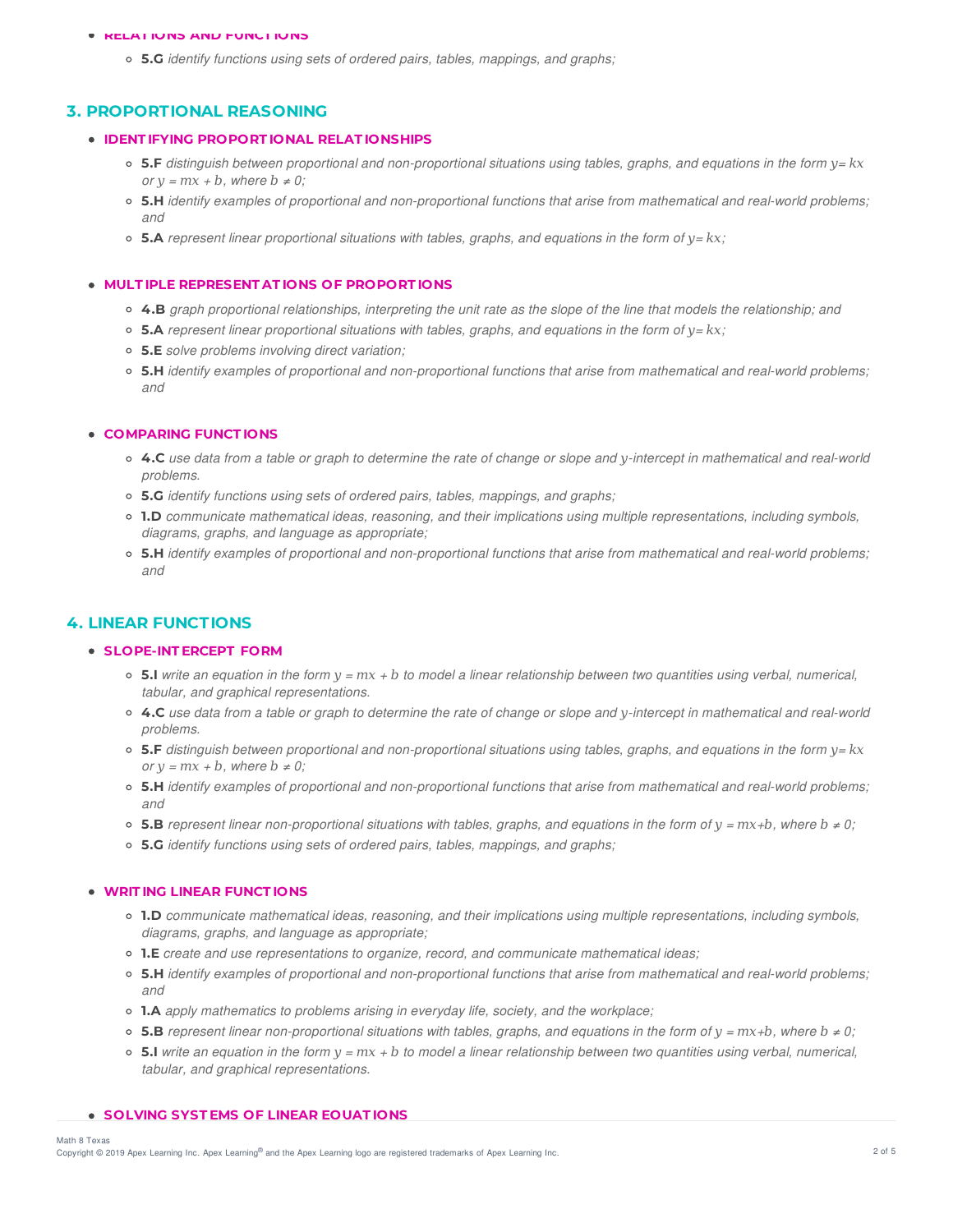#### **SOLVING SYST EMS OF LINEAR EQUAT IONS**

• 9 The student applies mathematical process standards to use multiple representations to develop foundational concepts of simultaneous linear equations. The student is expected to identify and verify the values of x and y that simultaneously satisfy *two* linear equations in the form  $y = mx + b$  from the intersections of the graphed equations.

## **5. THE PYTHAGOREAN THEOREM**

#### **T HE PYT HAGOREAN T HEOREM**

- **1.F** *analyze mathematical relationships to connect and communicate mathematical ideas; and*
- **6.C** *use models and diagrams to explain the Pythagorean theorem.*
- **7.C** *use the Pythagorean Theorem and its converse to solve problems; and*
- o 1.C select tools, including real objects, manipulatives, paper and pencil, and technology as appropriate, and techniques, *including mental math, estimation, and number sense as appropriate, to solve problems;*
- **1.E** *create and use representations to organize, record, and communicate mathematical ideas;*

#### **T HE CONVERSE OF T HE PYT HAGOREAN T HEOREM**

- **1.F** *analyze mathematical relationships to connect and communicate mathematical ideas; and*
- **6.C** *use models and diagrams to explain the Pythagorean theorem.*
- **7.C** *use the Pythagorean Theorem and its converse to solve problems; and*
- **7.D** *determine the distance between two points on a coordinate plane using the Pythagorean Theorem.*

## **6. GEOMETRY IN TWO AND THREE DIMENSIONS**

#### **AREA, VOLUME, AND SURFACE AREA**

• 7.B use previous knowledge of surface area to make connections to the formulas for lateral and total surface area and *determine solutions for problems involving rectangular prisms, triangular prisms, and cylinders;*

#### **VOLUME OF CYLINDERS AND CONES**

- $\circ$  **6.A** describe the volume formula  $V = Bh$  of a cylinder in terms of its base area and its height;
- **7.A** *solve problems involving the volume of cylinders, cones, and spheres;*
- **1.A** *apply mathematics to problems arising in everyday life, society, and the workplace;*
- 6.B model the relationship between the volume of a cylinder and a cone having both congruent bases and heights and *connect that relationship to the formulas; and*
- 1.B use a problem-solving model that incorporates analyzing given information, formulating a plan or strategy, determining a *solution, justifying the solution, and evaluating the problem-solving process and the reasonableness of the solution;*
- 1.C select tools, including real objects, manipulatives, paper and pencil, and technology as appropriate, and techniques, *including mental math, estimation, and number sense as appropriate, to solve problems;*

#### **SPHERES**

- **7.A** *solve problems involving the volume of cylinders, cones, and spheres;*
- **1.A** *apply mathematics to problems arising in everyday life, society, and the workplace;*
- o 1.B use a problem-solving model that incorporates analyzing given information, formulating a plan or strategy, determining a *solution, justifying the solution, and evaluating the problem-solving process and the reasonableness of the solution;*
- 1.C select tools, including real objects, manipulatives, paper and pencil, and technology as appropriate, and techniques, *including mental math, estimation, and number sense as appropriate, to solve problems;*

## **7. CONGRUENCE AND SIMILARITY TRANSFORMATIONS**

#### **BASICS OF T RANSFORMAT IONS**

- o 10.A generalize the properties of orientation and congruence of rotations, reflections, translations, and dilations of two*dimensional shapes on a coordinate plane;*
- 3.A generalize that the ratio of corresponding sides of similar shapes are proportional, including a shape and its dilation;
- **10.B** *differentiate between transformations that preserve congruence and those that do not;*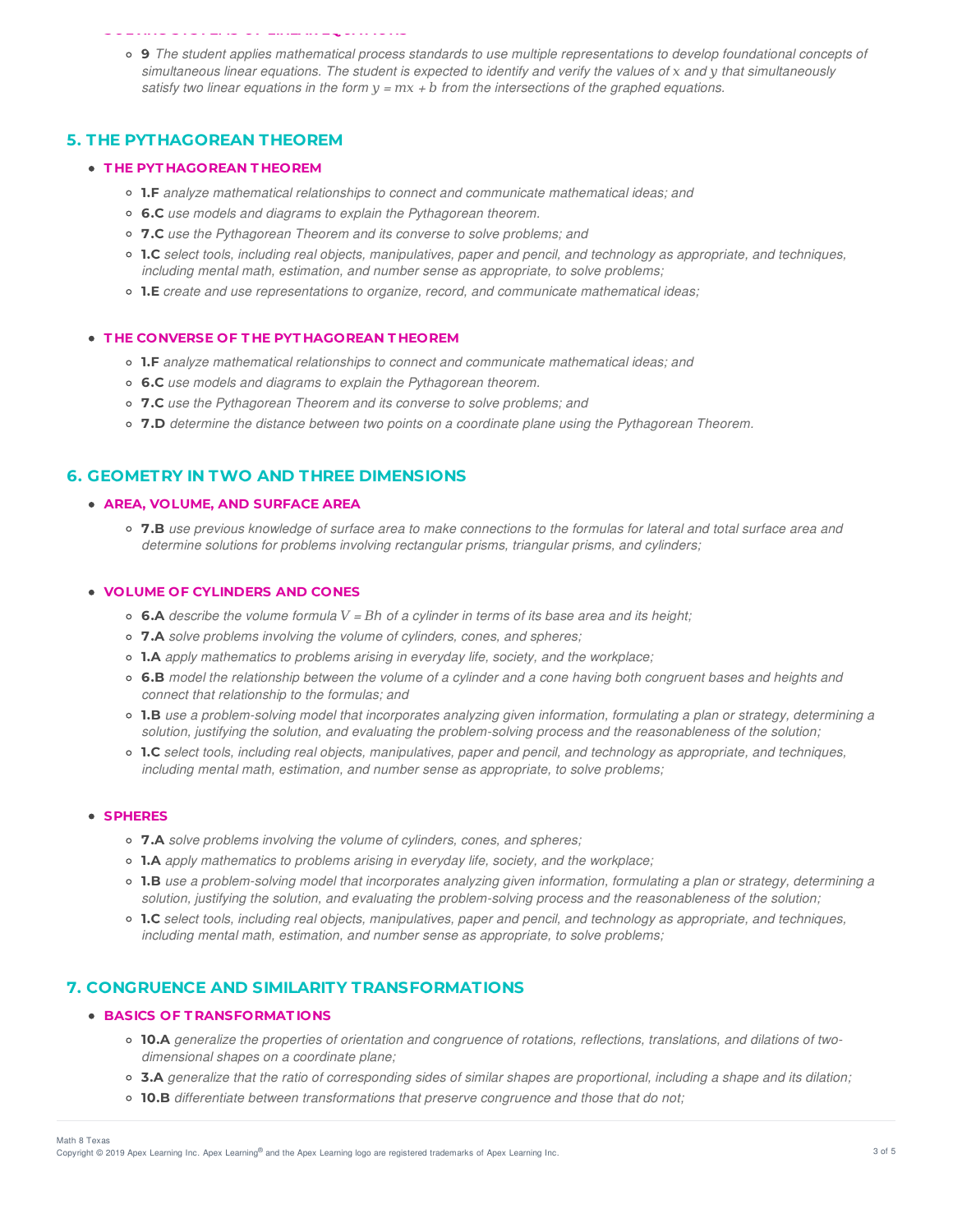**10.C** explain the effect of translations, reflections over the x- or y-axis, and rotations limited to 90°, 180°, 270°, and 360° *as applied to two-dimensional shapes on a coordinate plane using an algebraic representation; and*

#### **T RANSFORMAT IONS ON T HE COORDINAT E PLANE**

- o 10.A generalize the properties of orientation and congruence of rotations, reflections, translations, and dilations of two*dimensional shapes on a coordinate plane;*
- **10.C** explain the effect of translations, reflections over the x- or y-axis, and rotations limited to 90°, 180°, 270°, and 360° *as applied to two-dimensional shapes on a coordinate plane using an algebraic representation; and*
- **10.B** *differentiate between transformations that preserve congruence and those that do not;*
- **3.B** *compare and contrast the attributes of a shape and its dilation(s) on a coordinate plane; and*
- **1.D** *communicate mathematical ideas, reasoning, and their implications using multiple representations, including symbols, diagrams, graphs, and language as appropriate;*
- o 1.G display, explain, and justify mathematical ideas and arguments using precise mathematical language in written or oral *communication.*

### **SIMILARIT Y AND DILAT IONS**

- **3.A** generalize that the ratio of corresponding sides of similar shapes are proportional, including a shape and its dilation;
- 3.C use an algebraic representation to explain the effect of a given positive rational scale factor applied to two-dimensional *figures on a coordinate plane with the origin as the center of dilation.*
- **10.B** *differentiate between transformations that preserve congruence and those that do not;*
- **3.B** *compare and contrast the attributes of a shape and its dilation(s) on a coordinate plane; and*
- o 10.A generalize the properties of orientation and congruence of rotations, reflections, translations, and dilations of two*dimensional shapes on a coordinate plane;*
- **1.D** *communicate mathematical ideas, reasoning, and their implications using multiple representations, including symbols, diagrams, graphs, and language as appropriate;*
- o 1.G display, explain, and justify mathematical ideas and arguments using precise mathematical language in written or oral *communication.*
- **7.C** *use the Pythagorean Theorem and its converse to solve problems; and*

## **8. ANGLES AND ANGLE RELATIONSHIPS**

#### **PARALLEL LINES AND ANGLE RELAT IONSHIPS**

- 8.D use informal arguments to establish facts about the angle sum and exterior angle of triangles, the angles created when *parallel lines are cut by a transversal, and the angle-angle criterion for similarity of triangles.*
- **1.F** *analyze mathematical relationships to connect and communicate mathematical ideas; and*

### **ANGLE RELAT IONSHIPS IN T RIANGLES**

- **1.F** *analyze mathematical relationships to connect and communicate mathematical ideas; and*
- 8.D use informal arguments to establish facts about the angle sum and exterior angle of triangles, the angles created when *parallel lines are cut by a transversal, and the angle-angle criterion for similarity of triangles.*

## **9. STATISTICS 1**

#### **SCAT T ERPLOT S**

- 11.A construct a scatterplot and describe the observed data to address questions of association such as linear, non-linear, *and no association between bivariate data;*
- 5.C contrast bivariate sets of data that suggest a linear relationship with bivariate sets of data that do not suggest a linear *relationship from a graphical representation;*

### **LINEAR MODELS IN DAT A**

- o 5.C contrast bivariate sets of data that suggest a linear relationship with bivariate sets of data that do not suggest a linear *relationship from a graphical representation;*
- 5.D use a trend line that approximates the linear relationship between bivariate sets of data to make predictions;

#### Math 8 Texas

Copyright © 2019 Apex Learning Inc. Apex Learning® and the Apex Learning logo are registered trademarks of Apex Learning Inc. 4 of 5